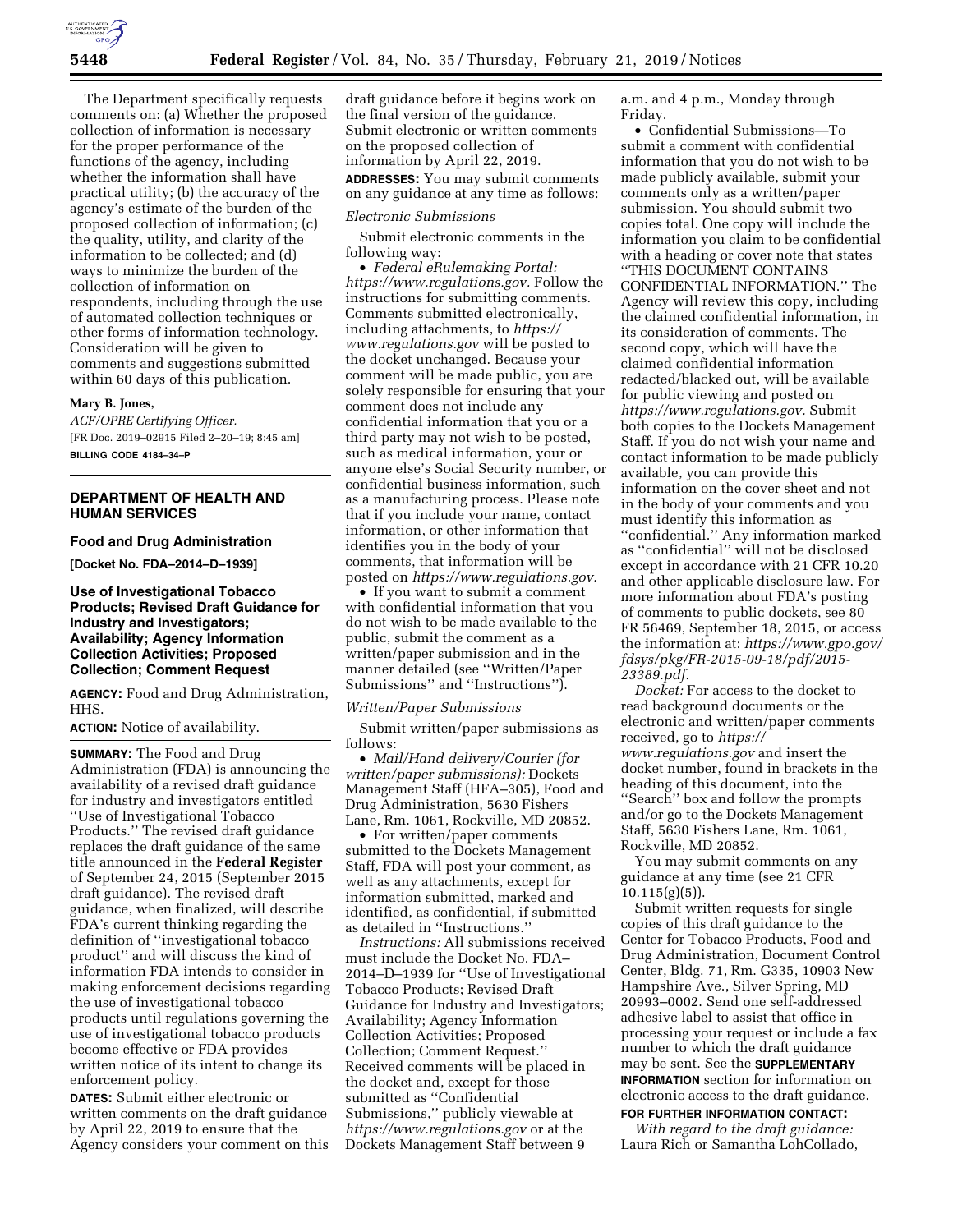Center for Tobacco Products, Food and Drug Administration, Document Control Center, Bldg. 71, Rm. G335, 10903 New Hampshire Ave., Silver Spring, MD 20993–0002, 1–877–287–1373, email: *[AskCTP@fda.hhs.gov.](mailto:AskCTP@fda.hhs.gov)* 

*With regard to the proposed collection of information:* Amber Sanford, Office of Operations, Food and Drug Administration, Three White Flint North, 10A–12M, 11601 Landsdown St., North Bethesda, MD 20852, 301–796– 8867, *[PRAStaff@fda.hhs.gov.](mailto:PRAStaff@fda.hhs.gov)* 

# **SUPPLEMENTARY INFORMATION:**

### **I. Background**

FDA is announcing the availability of a revised draft guidance for industry entitled ''Use of Investigational Tobacco Products.'' This revised draft guidance replaces the September 2015 draft guidance and, when final, will describe FDA's current thinking regarding the definition of ''investigational tobacco product'' and discuss the kind of information FDA intends to consider in making enforcement decisions regarding the use of investigational tobacco products until regulations are issued and become effective or FDA provides written notice of its intent to change its enforcement policy. It is intended to provide guidance to persons who currently intend to submit study information on tobacco products to FDA as well as to persons who conduct investigations using investigational tobacco products.

The Family Smoking Prevention and Tobacco Control Act (Pub. L. 111–31) (Tobacco Control Act), enacted on June 22, 2009, amended the Federal Food, Drug, and Cosmetic Act (the FD&C Act) and provided FDA with the authority to regulate the manufacture, marketing, and distribution of tobacco products to protect the public health generally and to reduce tobacco use by minors.

To introduce or deliver for introduction into interstate commerce a new tobacco product, there must be in effect a marketing authorization order issued by FDA for the tobacco product under section  $910(c)(1)(A)(i)$  of the FD&C Act (21 U.S.C. 387j(c)(1)(A)(i)) unless:

• The manufacturer has submitted a substantial equivalence report for the tobacco product under section 905(j) of the FD&C Act (21 U.S.C. 387e(j)) and obtained from FDA a substantial equivalence order under section  $910(a)(2)(A)(i)$  of the FD&C Act;

• The manufacturer has submitted, under 21 CFR 1107.1, a request for an exemption for the tobacco product from the requirement to obtain a substantial equivalence order, FDA has granted the exemption request, and the

manufacturer has made the required submission under section 905(j)(1)(A)(ii) of the FD&C Act and waited 90 days before introducing its product to the market; or

• The manufacturer has submitted a substantial equivalence report in accordance with section 910(a)(2)(B) of the FD&C Act and there is no order finding that the tobacco product is not substantially equivalent.

To introduce or deliver for introduction into interstate commerce a modified risk tobacco product, there must be in effect an order under section 911(g) of the FD&C Act (21 U.S.C. 387k(g)) and the applicant must satisfy any applicable premarket review requirements under section 910 of the FD&C Act.

Furthermore, a tobacco product must conform in all respects with applicable tobacco product standards established under section 907 of the FD&C Act (21 U.S.C. 387g). Any tobacco product, including a tobacco product intended for investigational use, is deemed adulterated if it is subject to a tobacco product standard established under section 907 of the FD&C Act and does not in all respects conform with such standard.

Section 910(g) of the FD&C Act gives FDA the authority to issue regulations to exempt tobacco products intended for investigational use from the provisions of chapter IX of the FD&C Act, including premarket submission requirements. FDA intends to propose regulations establishing conditions for exempting investigational tobacco products from certain FD&C Act requirements. Until then, investigational tobacco products are not exempt from applicable FD&C Act requirements, including premarket submission requirements and tobacco product standards.

FDA recognizes that researchers may seek to study tobacco products that do not have marketing authorization or that do not comply with an applicable tobacco product standard. Until regulations governing the use of investigational tobacco products are issued and finalized, FDA intends to evaluate specific uses of investigational tobacco products according to potential human subject protection concerns or other impacts on public health. This revised draft guidance discusses the factors FDA intends to consider in making enforcement decisions regarding the use of investigational tobacco products.

FDA issued the September 2015 draft guidance in the **Federal Register** of September 24, 2015 (80 FR 57623). Interested parties were given an opportunity to submit comments by

November 23, 2015. FDA received numerous comments on the September 2015 draft guidance. Based on careful review of these comments, FDA is issuing this revised draft guidance to clarify the Agency's thinking.

#### **II. Significance of Draft Guidance**

FDA is issuing this revised draft guidance consistent with FDA's good guidance practices regulation (21 CFR 10.115). The revised draft guidance replaces the September 2015 draft guidance. The draft guidance, when finalized, will represent the current thinking of FDA regarding the definition of ''investigational tobacco product'' and discuss the factors FDA intends to consider in making enforcement decisions regarding the use of investigational tobacco products until regulations are issued or FDA provides written notice of its intent to change its enforcement policy. It does not establish any rights for any person and is not binding on FDA or the public. You can use an alternative approach if it satisfies the requirements of the applicable statutes and regulations. This draft guidance is not subject to Executive Order 12866.

### **III. Paperwork Reduction Act of 1995**

Under the Paperwork Reduction Act of 1995 (the PRA) (44 U.S.C. 3501– 3520), Federal Agencies must obtain approval from the Office of Management and Budget (OMB) for each collection of information they conduct or sponsor. ''Collection of information'' is defined in 44 U.S.C. 3502(3) and 5 CFR 1320.3(c) and includes Agency requests or requirements that members of the public submit reports, keep records, or provide information to a third party. Section 3506(c)(2)(A) of the PRA (44 U.S.C. 3506(c)(2)(A)) requires Federal Agencies to provide a 60-day notice in the **Federal Register** concerning each proposed collection of information before submitting the collection to OMB for approval. To comply with this requirement, FDA is publishing notice of the proposed collection of information set forth in this document.

With respect to the following collection of information, FDA invites comments on these topics: (1) Whether the proposed collection of information is necessary for the proper performance of FDA's functions, including whether the information will have practical utility; (2) the accuracy of FDA's estimate of the burden of the proposed collection of information, including the validity of the methodology and assumptions used; (3) ways to enhance the quality, utility, and clarity of the information to be collected; and (4)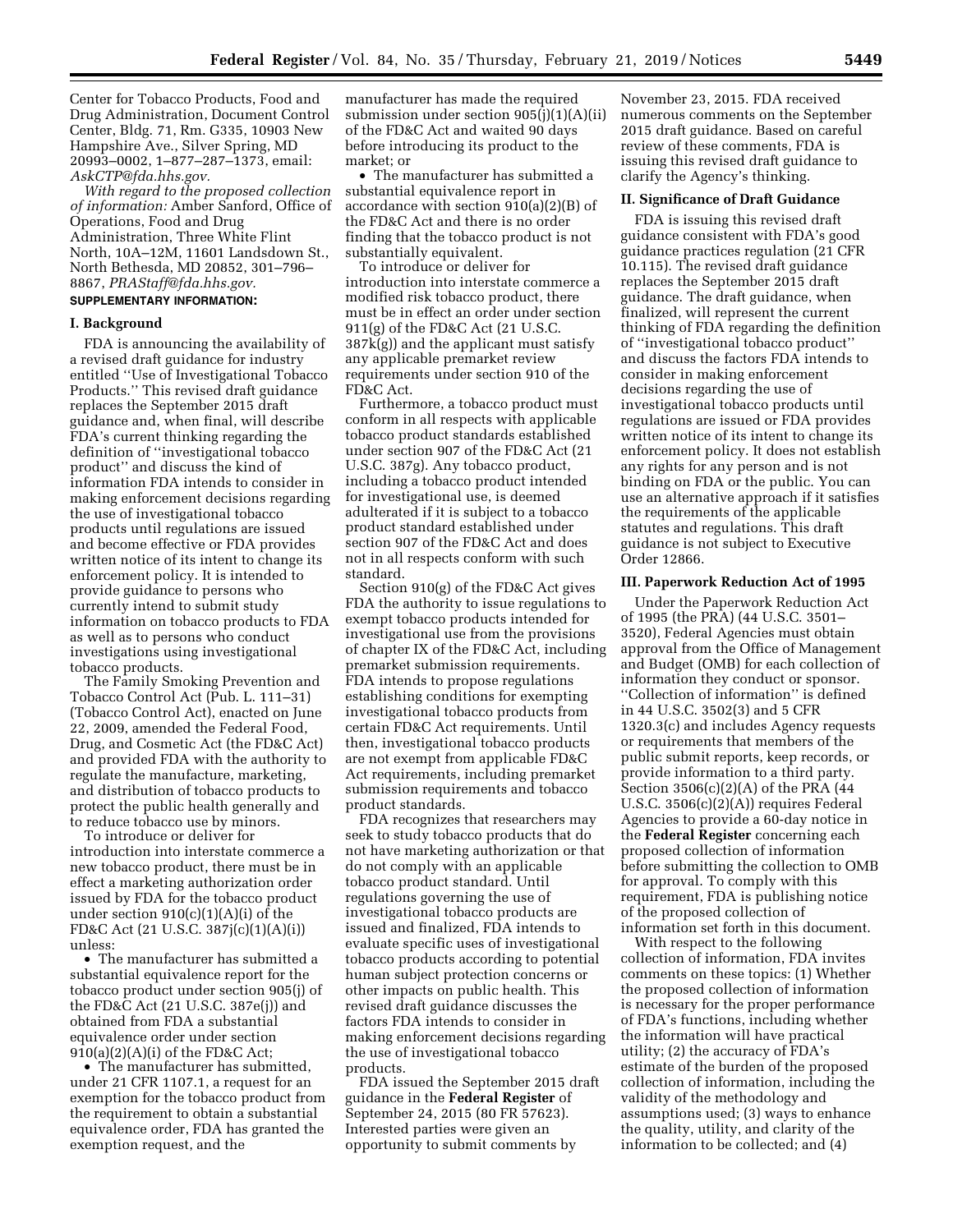ways to minimize the burden of the collection of information on respondents, including through the use of automated collection techniques, when appropriate, and other forms of information technology.

# **Draft Guidance for Industry: Use of Investigational Tobacco Products**

# *OMB Control Number 0910–NEW*

FDA is announcing the availability of the revised draft guidance entitled ''Use of Investigational Tobacco Products.'' This revised draft guidance supersedes the September 2015 draft guidance and, when final, will describe FDA's current thinking regarding the definition of ''investigational tobacco product'' and discuss the kind of information FDA intends to consider in making enforcement decisions regarding the use of investigational tobacco products until regulations are issued and become effective or FDA provides written notice of its intent to change its enforcement policy. The revised draft guidance is intended to provide guidance to persons who currently intend to submit study information on tobacco products to FDA and to persons who conduct investigations using investigational tobacco products. Such persons may include sponsors, investigators, sponsor-investigators, and contract research organizations (CROs). This revised draft guidance is also intended to provide recommendations to committees or groups formally designated to oversee human subject research (*e.g.,* institutional review boards) involving investigational tobacco products.

FDA recognizes that researchers may seek to study tobacco products that do not have marketing authorization or that do not comply with an applicable tobacco product standard. Until regulations governing the use of investigational tobacco products are issued and finalized, as discussed in the guidance, FDA intends to evaluate specific uses of investigational tobacco products according to potential human subject protection concerns or other impacts on public health.

FDA has identified the following recommendations in the revised draft guidance as collections of information.

In the revised draft guidance, FDA provides examples of information that may help FDA to evaluate specific proposed uses of investigational tobacco products and encourages persons who intend to study investigational tobacco products to meet with FDA to discuss certain topics in connection with investigations. FDA does not recommend that investigators engaging

in nonclinical laboratory investigations correspond with FDA about use of investigational tobacco products in nonclinical studies in all situations. However, sponsors of nonclinical studies may elect to meet with FDA early in the development process to discuss what, if any, animal testing is appropriate and the suitability and acceptability of non-animal tests for a particular tobacco product.

For clinical investigations, FDA encourages sponsors to submit information regarding a proposed use of an investigational tobacco product to FDA for review prior to enrolling subjects in the planned investigation. FDA has created a form entitled ''Proposed Use of an Investigational Tobacco Product'' to assist sponsors in submitting information. Although use of this form is voluntary, its use will likely reduce the burden hours and will help ensure that sponsors provide complete information for FDA's consideration, processing, and review. The amount of information the revised draft guidance recommends that a sponsor submit depends on the scope of the investigation. For example, the revised draft guidance encourages persons conducting studies with investigational tobacco products that involve minor modifications to legally marketed products to meet with FDA before making a submission. This is because in such cases, it may be appropriate to submit less information. Although the submission of information is voluntary, FDA encourages it, so that sponsors can ensure their investigations account for the factors FDA considers in making enforcement decisions.

Regardless of whether a sponsor intends to consult with FDA in conducting research with an investigational tobacco product, the revised draft guidance contains recommendations for information to include within the study protocol. This information may be considered should FDA assess the enforcement priority of a particular investigation.

Furthermore, to help ensure that studies are conducted in a manner that protects human subjects, the revised draft guidance contains recommendations for procedures sponsors can implement to keep FDA and the committee or group formally designated to oversee research involving human subjects informed about any changes relating to the conduct of, and issues that arise during, the study. In the revised draft guidance, FDA further recommends that the sponsor ensure that clinical investigators maintain complete and accurate records to account for receipt, use, and disposition

of investigational tobacco products. FDA also recommends that the sponsor keep clinical investigators and any committee or group formally designated to oversee research involving human subjects informed of new information on the product, particularly adverse experience information.

In addition, FDA recommends that if there are changes to the current investigational use, sponsors consult with the Office of Science, Center for Tobacco Products (CTP), and any committee or group formally designated to oversee research involving human subjects to ensure that the sponsor's use of an investigational tobacco product continues to appropriately account for the factors FDA intends to consider in determining enforcement priorities. FDA recommends that sponsors also notify FDA if they choose to terminate a study, withdraw or inactivate a protocol, or want to withdraw studies of a product before completion. This information is relevant for FDA to consider in making decisions relating to future investigations involving the tobacco product that was the subject of the terminated study. Moreover, in the revised draft guidance, FDA recommends that under certain circumstances, sponsors also inform any clinical investigators who participated in the discontinued investigation of the reason(s) for discontinuing the clinical investigation.

FDA also makes recommendations related to clinical investigations using investigational tobacco products conducted outside of the United States, but intended for submission to FDA, and refers to section 801(e) of the FD&C Act (21 U.S.C. 381(e)) with respect to exported tobacco products intended for investigational use. The revised draft guidance also recommends that sponsors prepare and maintain certain records and reports for studies conducted outside of the United States but intended for submission to FDA to permit FDA to evaluate the conduct of a clinical investigation, including assessing the quality and integrity of the study data and protection of human subjects.

Finally, in the revised draft guidance, FDA recommends that sponsors, CROs, sponsor-investigators, and clinical investigators maintain documentation to permit evaluation of the conduct of a clinical investigation, including assessing the quality and integrity of the study data and protection of human subjects. The revised draft guidance recommends that records be maintained and available for inspection upon request for a period of at least 4 years after the date on which the investigation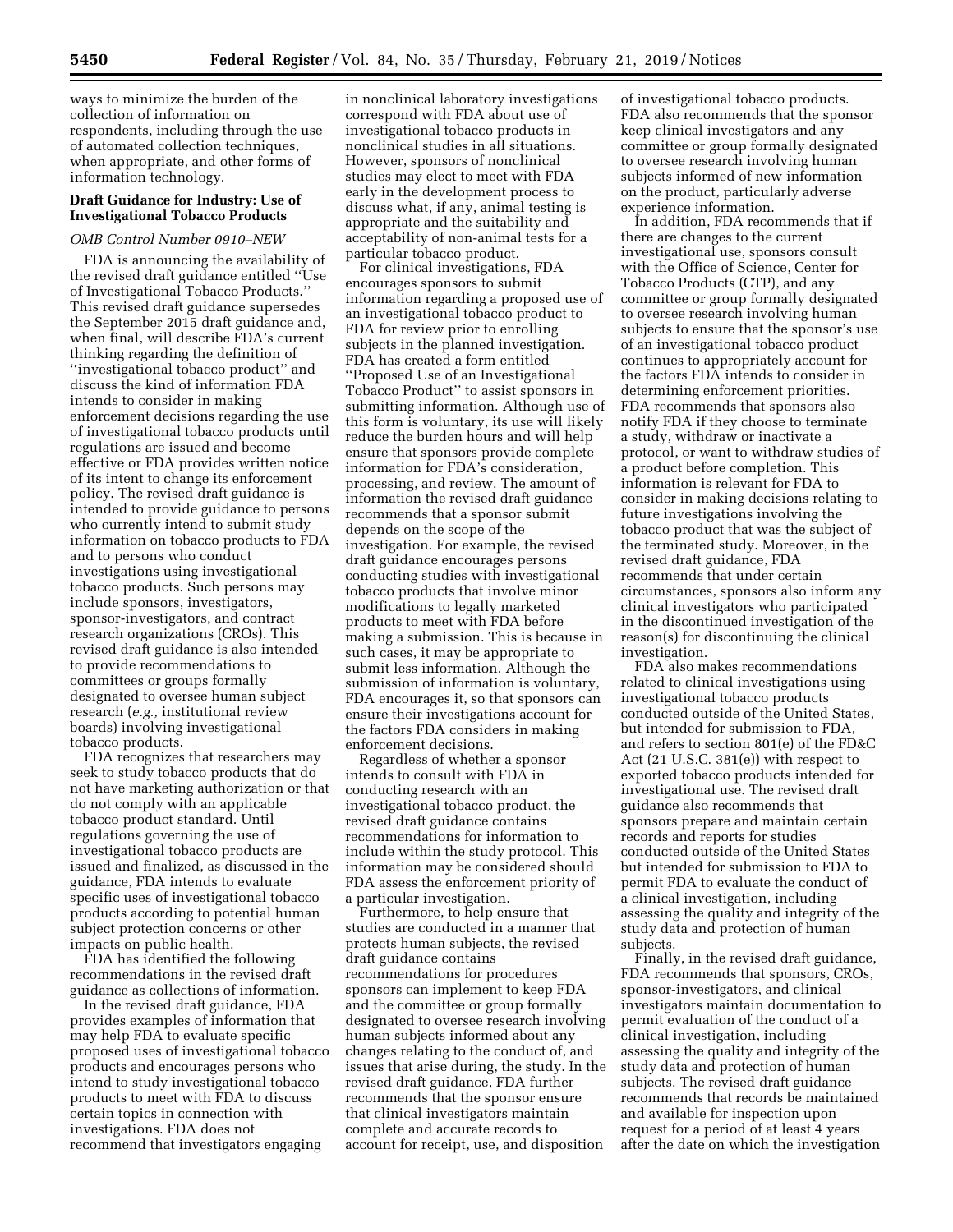is terminated or completed, or the date that the records are no longer considered necessary for supporting

marketing of a product, or the later of the two dates if both apply.

FDA estimates the burden of this collection of information as follows:

| TABLE 1—ESTIMATED ANNUAL REPORTING BURDEN |  |
|-------------------------------------------|--|
|-------------------------------------------|--|

| Activity/FDA form for proposed use<br>of an investigational tobacco<br>product                | Number of<br>respondents | Number of<br>responses per<br>respondent | Total annual<br>responses | Average<br>burden per<br>response | <b>Total hours</b> | Capital and<br>operating and<br>maintenance<br>costs |
|-----------------------------------------------------------------------------------------------|--------------------------|------------------------------------------|---------------------------|-----------------------------------|--------------------|------------------------------------------------------|
| Initial Submission                                                                            | 20                       |                                          | 20                        | 35                                | 700                |                                                      |
| Protocol Amendments                                                                           | 30                       |                                          | 30                        | 4                                 | 120                |                                                      |
| Information Amendments                                                                        | 20                       |                                          | 20                        | 15                                | 300                |                                                      |
| Administrative Amendments                                                                     |                          | 1.5                                      | 1.5                       | 0.5 (30 minutes)                  | 0.75               |                                                      |
|                                                                                               | 3                        |                                          | 3                         | $0.5$ (30 minutes)                | 1.5                |                                                      |
| Serious or Unexpected Adverse Ex-<br>perience Reports.                                        | 75                       | 3                                        | 75                        | 2                                 | 150                |                                                      |
| First year, electronic setup safety<br>reporting portal.                                      | 15                       |                                          | 15                        | 0.5 (30 minutes)                  | 7.5                |                                                      |
| First year, Electronic<br>Gateway<br>setup and verification certificate<br>(one-time burden). | $\overline{2}$           |                                          | 2                         | $421$                             | 84                 | 37,800                                               |
| First year, CTP Portal setup                                                                  | 18                       |                                          | 18                        |                                   | 54                 |                                                      |
| Electronic Gateway Submission (re-<br>curring).                                               | 2                        |                                          | $\overline{2}$            | 3                                 | հ                  | 2.700                                                |
| <b>Total Reporting Burden Hours</b>                                                           |                          |                                          |                           |                                   | 1,424              | 40.500                                               |

1 Respondent may already have a valid WebTrader account established for other FDA electronic submissions.

Table 1 describes the annual reporting burden as a result of respondents submitting information regarding the use of investigational tobacco products in certain clinical investigations. FDA estimates that 20 respondents will submit study information to FDA annually. FDA estimates that it will take each respondent approximately 35 hours to prepare the study information necessary for FDA to issue a response to the proposed use of an investigational tobacco product in these clinical investigations. FDA's estimate includes the anticipated burden for completing the form for the initial submission, which will include the initial protocol, time for intracompany edits and approvals, as well as the burden for assembling additional information, as described in the revised draft guidance.

Since the initial publication of the September 2015 draft guidance, FDA has updated the estimated burden hours using current information. In addition, FDA has revised table 1 to clarify the types of submissions we anticipate receiving and to clarify what type of information may be included in the initial submission. Specifically, we now estimate that protocol submissions would be included with the initial submission. As such, the approximate burden on respondents is less than discussed in the original Notice of Availability (NOA) for the September 2015 draft guidance.

In response to the original NOA, FDA received one PRA-related comment.

(Comment) The comment stated that FDA has vastly underestimated the time and burden of preparing an initial submission. The comment contended that our estimate is not in line with the Agency's experience with respect to investigational new drug applications, which the comment also contends is an analogous context.

(Response) FDA does not agree with this comment. The Agency based its estimates on its understanding of the submissions it has received to date. The revised draft guidance announced in this notice also attempts to clarify the Agency's proposed recommendations regarding submissions.

Following the initial submission, sponsors may wish to provide protocol amendments to reflect certain changes to a protocol. FDA estimates that 30 respondents will submit a protocol amendment. The estimated time for submitting a protocol amendment is 4 hours per response. In addition, FDA estimates that 20 respondents will submit information amendments. Since this may take a little less than half the time of an initial submission, FDA estimates information amendments taking around 15 hours.

FDA estimates that respondents will infrequently need to report administrative amendments. The total number of respondents of this type of information is estimated to be one. FDA estimates administrative amendments taking around 30 minutes per response.

FDA estimates that approximately three respondents will report other

types of submissions. These submissions are estimated to take 30 minutes per response.

FDA estimates that it will receive 75 reports of serious or unexpected adverse experiences. This submission will take an average of 2 hours per report. FDA further estimates that approximately 15 respondents will set up an account in the safety reporting portal for purposes of submitting serious or unexpected adverse experiences. The first year setup of the safety reporting portal for this purpose will take 30 minutes per respondent.

As referenced in the September 2015 draft guidance, FDA allows for three ways of submission. However, FDA strongly encourages the use of electronic format for submission because of its overall efficiency in transmitting information. To submit information through the Electronic Submissions Gateway (ESG), the submitter should first set up an account with WebTrader. FDA estimates from past experience with WebTrader that the first year to set up the account and to receive the verification certificate takes approximately 40 hours. This burden may be minimized if the respondent already has an established account in WebTrader for other electronic submissions to FDA, but FDA is assuming that all respondents for these products will be setting up a WebTrader account for the first time in the first year. In subsequent years, the burden hours are estimated at 1 hour to renew the yearly required Verification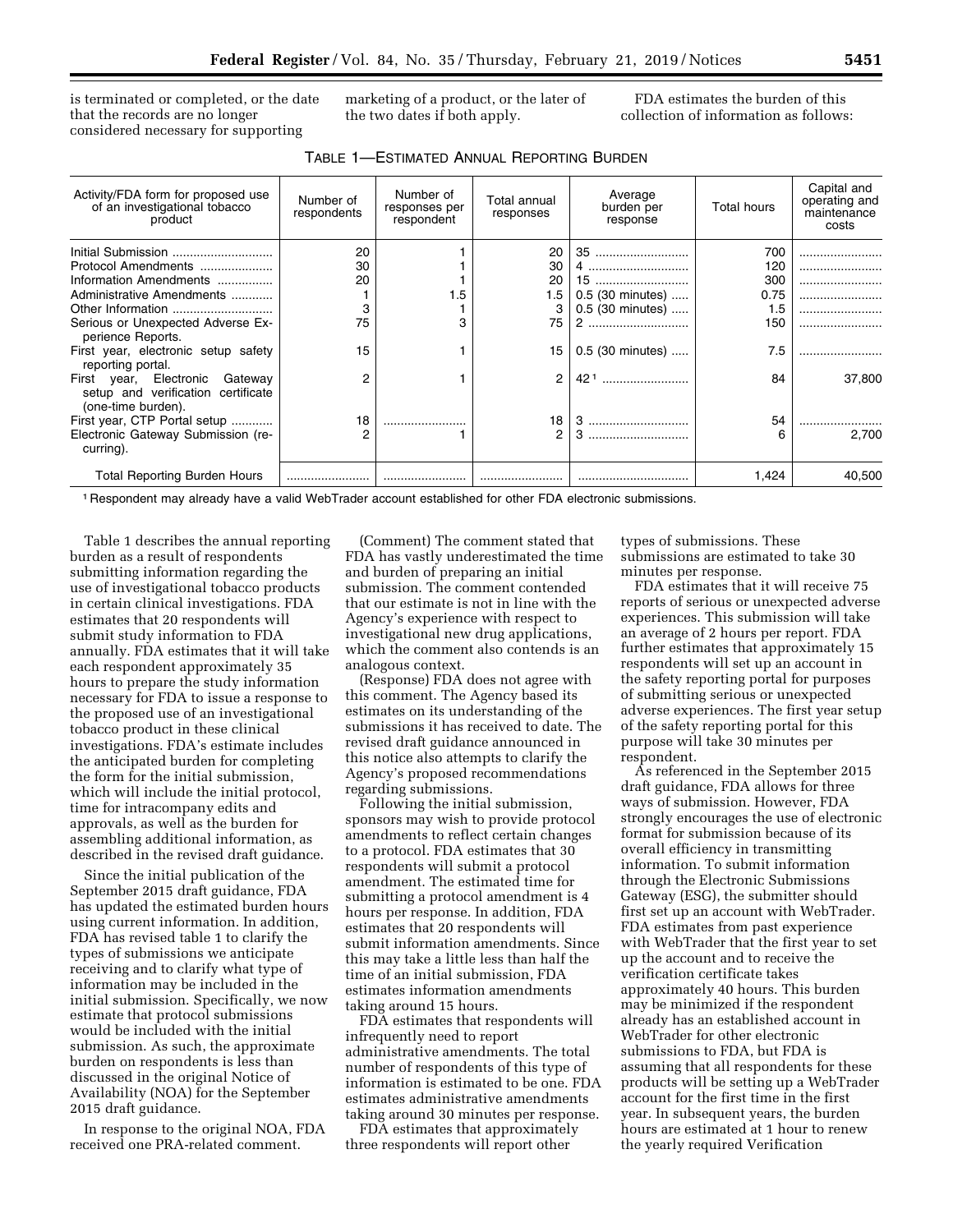Certification. In addition, to submit information through the ESG (or any other means of electronic submission), the submitter must package the information using the eSubmitter formatting software. FDA estimates that the gathering and scanning of information and related correspondence would take approximately 2 hours using the eSubmitter system.

Therefore, the first year will include 40 hours for the WebTrader system plus 2 hours for the eSubmitter process, resulting in 42 hours per response for the first year. For subsequent years, it is estimated that only 1 hour will be necessary for the WebTrader system plus the 2 hours for the eSubmitter process, resulting in 3 hours per response each year thereafter.

In addition to the ESG system, an alternative electronic method for respondents to submit electronic

information is through the CTP Portal. Respondents with access to an Industry Account Manager (IAM) may contact the IAM directly for establishment of an account and access to the CTP Portal. Respondents without access to an IAM will be required to identify and establish an IAM. To establish an IAM with the CTP Portal, respondents should contact the CTP Portal Helpdesk and submit required administrative information. FDA estimates that the first-year setup for the CTP Portal is approximately 1 hour per respondent. After receiving access to the CTP Portal, respondents will submit information through the CTP Portal using the eSubmitter system. FDA estimates the gathering, scanning, and submission of information and related correspondence would take approximately 2 hours using the ESG system.

Additionally, there are capital and operating or maintenance costs associated with the ESG platform for the purpose of information collection. The costs are \$30 per year to establish and maintain the ESG verification certificate. The total cost may be lower if the respondents already have a verification certificate for that year for other electronic submissions to FDA. However, for purposes of this estimate, FDA is assuming that all respondents for these products will be incurring this cost. The total costs are estimated to be \$40,500.

The total reporting burden for this collection of information is estimated to be 1,424 hours. These burden estimates were computed using FDA staff expertise and by reviewing comments received from recent FDA information collections for other tobacco-related initiatives.

| TABLE 2—ESTIMATED ANNUAL RECORDKEEPING BURDEN 1 |  |  |
|-------------------------------------------------|--|--|
|-------------------------------------------------|--|--|

| Activity records maintained      | Number of<br>recordkeepers | Number of<br>records per<br>recordkeeper | Total annual<br>records | Average<br>burden per<br>recordkeeping | Total hours       |
|----------------------------------|----------------------------|------------------------------------------|-------------------------|----------------------------------------|-------------------|
| Records by Sponsor-Investigators | 20<br>10<br>15             |                                          | 20<br>10<br>15          | 20<br>15                               | 200<br>200<br>225 |
| Total Recordkeeping Burden Hours |                            |                                          |                         |                                        | 625               |

1There are no capital costs or operating and maintenance costs associated with this collection of information.

Table 2 describes the annual recordkeeping burden of maintaining records relating to the investigational use of tobacco products. FDA has updated these numbers based on submissions received since the publication of the September 2015 draft guidance. Compared to FDA's original estimates, the recordkeeping burden has been decreased by 1,025 hours. In addition, FDA has revised table 2 to reflect that we have clarified which

records we are recommending should be maintained. Consequently, FDA now anticipates that 20 sponsors, 10 sponsorinvestigators, and 15 investigators and CROs (for a total of 45 respondents) will maintain records relating to the use of investigational tobacco products in clinical investigations. FDA estimates that it will take each sponsor approximately 10 hours per study annually to maintain these records. FDA further estimates that it will take each

sponsor-investigator approximately 20 hours per study annually to maintain these records. Finally, FDA estimates that it will take investigators and CROs approximately 15 hours per study annually to maintain these records. The total reporting burden for recordkeeping is estimated to be 625 hours [200 hours for sponsors  $(20 \times 10) + 200$  hours for sponsor-investigators  $(10 \times 20) + 225$  for investigators and CROs  $(15 \times 15)$ ].

|  |  | TABLE 3—ESTIMATED ANNUAL THIRD-PARTY DISCLOSURE BURDEN 1 |
|--|--|----------------------------------------------------------|
|--|--|----------------------------------------------------------|

| Activity | Number of<br>respondents | Number of<br>disclosures<br>per<br>respondent | Total annual<br>disclosures | Average<br>burden per<br>disclosure | Total hours |
|----------|--------------------------|-----------------------------------------------|-----------------------------|-------------------------------------|-------------|
|          | 50                       |                                               | 50                          |                                     | 50          |
|          | 50                       |                                               |                             | $50$   0.17 (10 minutes)            | 9           |
|          | 50                       |                                               |                             | 100   $0.5$ (30 minutes)            | 50          |
| Total    |                          |                                               |                             |                                     | 109         |

1There are no capital costs or operating and maintenance costs associated with this collection of information.

Table 3 describes the annual thirdparty disclosure burden.

FDA increased the number of anticipated disclosures based on submissions received since publication of the September 2015 draft guidance. Additionally, FDA recognizes that sponsors will need to make third-party disclosures to multiple individuals and groups including investigators, study subjects, as well as any committee or group designated to oversee research. FDA estimates that disclosing